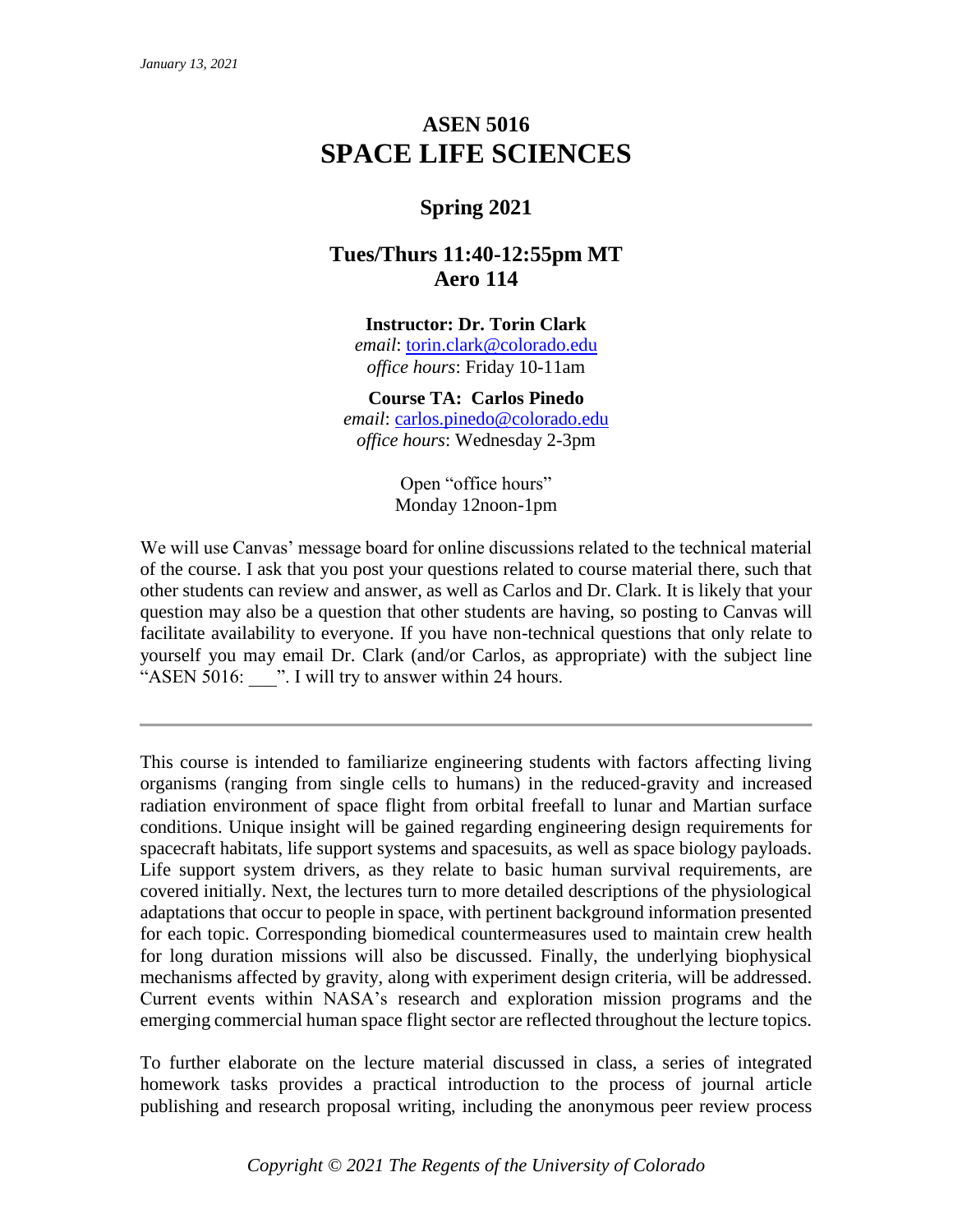used for each. The assignment involves writing a short journal article on an approved topic of your choice, your participation as a peer reviewer for the editor, revising your draft per the review comments you receive back, and resubmitting a final manuscript with a corresponding summary of changes made. From this background, you will subsequently prepare a research grant proposal that builds on your selected topic (along with a CV and budget), again goes through peer review, and culminates in a mock review panel. This end-to-end flow closely mimics the standard practice used in the scientific community and is a valuable generic process to experience regardless of your specific research interests.

# *GRADING* **45% - Online Unit Quizzes, Best 5 of 6, 9% each** *Will occur roughly every 2 weeks and you will have a week to complete each online, around your own scheduling constraints.*

*As we will drop your lowest Unit Quiz and you have a 1 week window to complete, there will be no make ups* **5% - Participation (In Class or Online)**

**20% - Homework 1, Review Article** – *grade based on final 'revised and resubmitted' version following peer review* **5% - Homework 2, Journal Peer Review** *– your evaluation effort as a reviewer*

**20% - Homework 3, Research Proposal** – *grade based on proposal submittal with consideration of reviewer comments* **5% - Homework 4, Proposal Peer Review** *– your evaluation as a reviewer and participation in the 'Mock Panel Meeting'*

*TEXT Space Physiology*, Buckey, Oxford University Press, 2006 (required)

Topic-relevant journal articles will also be provided on Canvas throughout the semester

Interesting ancillary/old references for related info on this field of study (not required)

*Textbook of Medical Physiology, 12th ed. Guyton and Hall, 2011(& newer)*

*Fundamentals of Aerospace Medicine, 4th ed., Dehart and Davis, 2008 (& newer)*

*Going Higher – Oxygen, Man and Mountains*, 5th ed., Houston, 2005 (*& newer)*

*Fundamentals of Space Medicine*, Clement, Kluwer Academic Press, 2003

*Copyright © 2021 The Regents of the University of Colorado*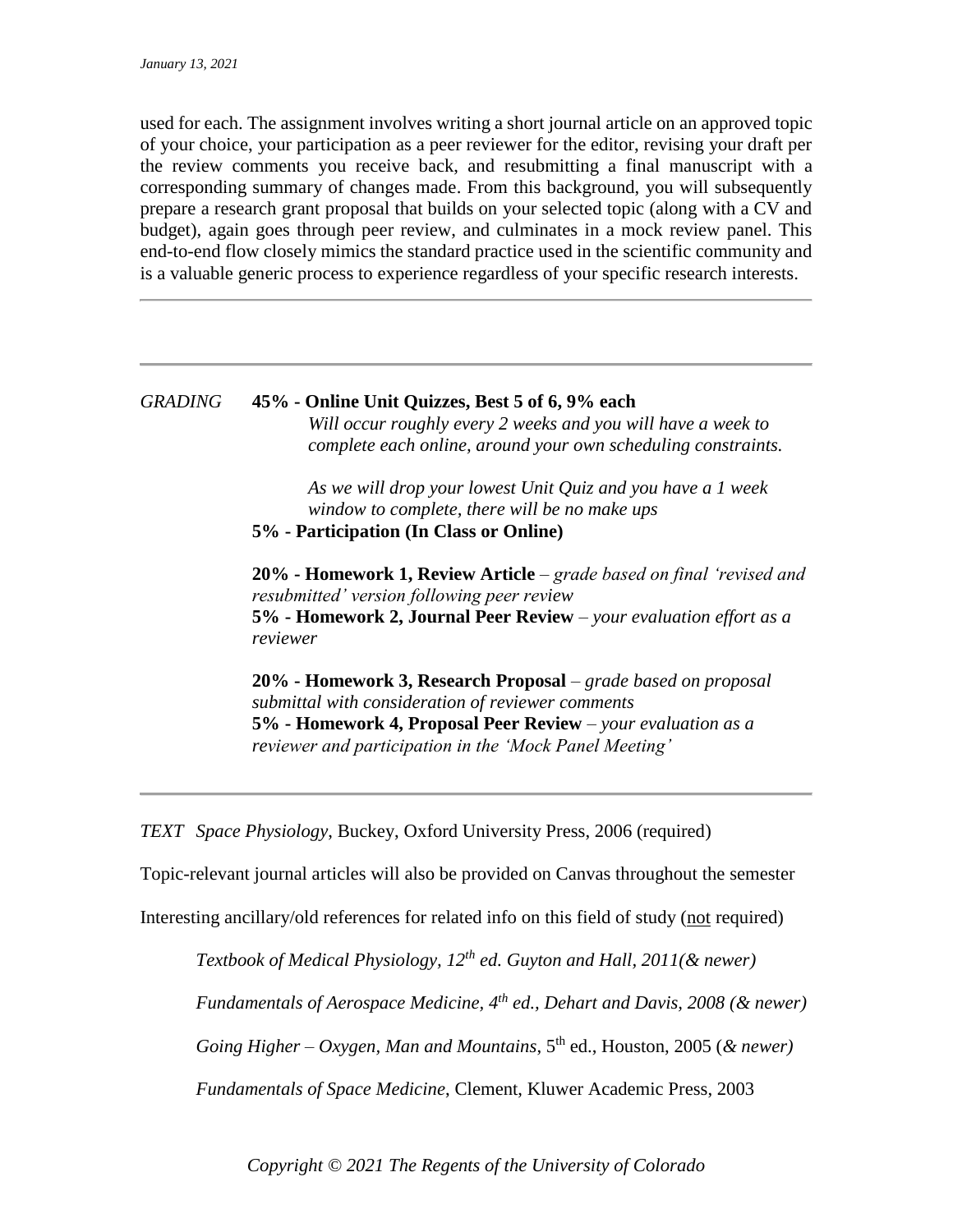*Medicine for Mountaineering* – general title, various options

*Space Physiology and Medicine*, 3rd ed., Nicogossian, Huntoon and Pool, 1994 (out of print, difficult to find)

*Bioastronautics Data Book*, 2nd ed., Parker and West (eds.), NASA SP-3006, 1973 ( $1<sup>st</sup>$  ed., Webb, 1964, both are out of print, difficult to find)

*ASEN 5016 LECTURE TOPICS* (*order and topics subject to minor revision*)

### **Overview of Humans in Space**

Course Overview & Historical Perspectives on Human Space Flight Relevant Space Flight Environmental Parameters Human Spacecraft Life Support Requirements and Considerations Gravity-Dependent Physical Processes Respiration and the Oxygen Cascade Nutrition – Ch. 8 & Temperature Regulation Motor Control & Chronobiology

# **Human Physiological Adaptations to Space Flight**

Human Performance Factors Miscellaneous Physiological Responses to Space Neuro-Sensory System – Ch. 6 (*balance*) & Ch. 9 (*space motion sickness*) Hormonal Regulation / Immunological Response Cardiovascular System – Ch. 7 Muscular System – Ch. 4 Skeletal System – Ch. 1 Physiology of Extravehicular Activity (EVA) – Ch. 5 Space Biology Experiment Design & Proposal Writing

*The week of March 22-26 will be used in this class as a spring pause to provide us all with a safe and supportive way to promote health, wellness and learning without leaving campus. During this week, we won't have any exams or assignments due. We will still have class with interactive class activities that will require your attendance and be part of your final course grade. March 25 is a wellness day and we will not have class that day. I wish we could take a regular spring break, but public health concerns prevent us from doing so. I would like to emphasize that it is still important for you all to behave responsibly. Do not use the week to travel or engage in risky behavior that could result in an outbreak on campus after we all return.*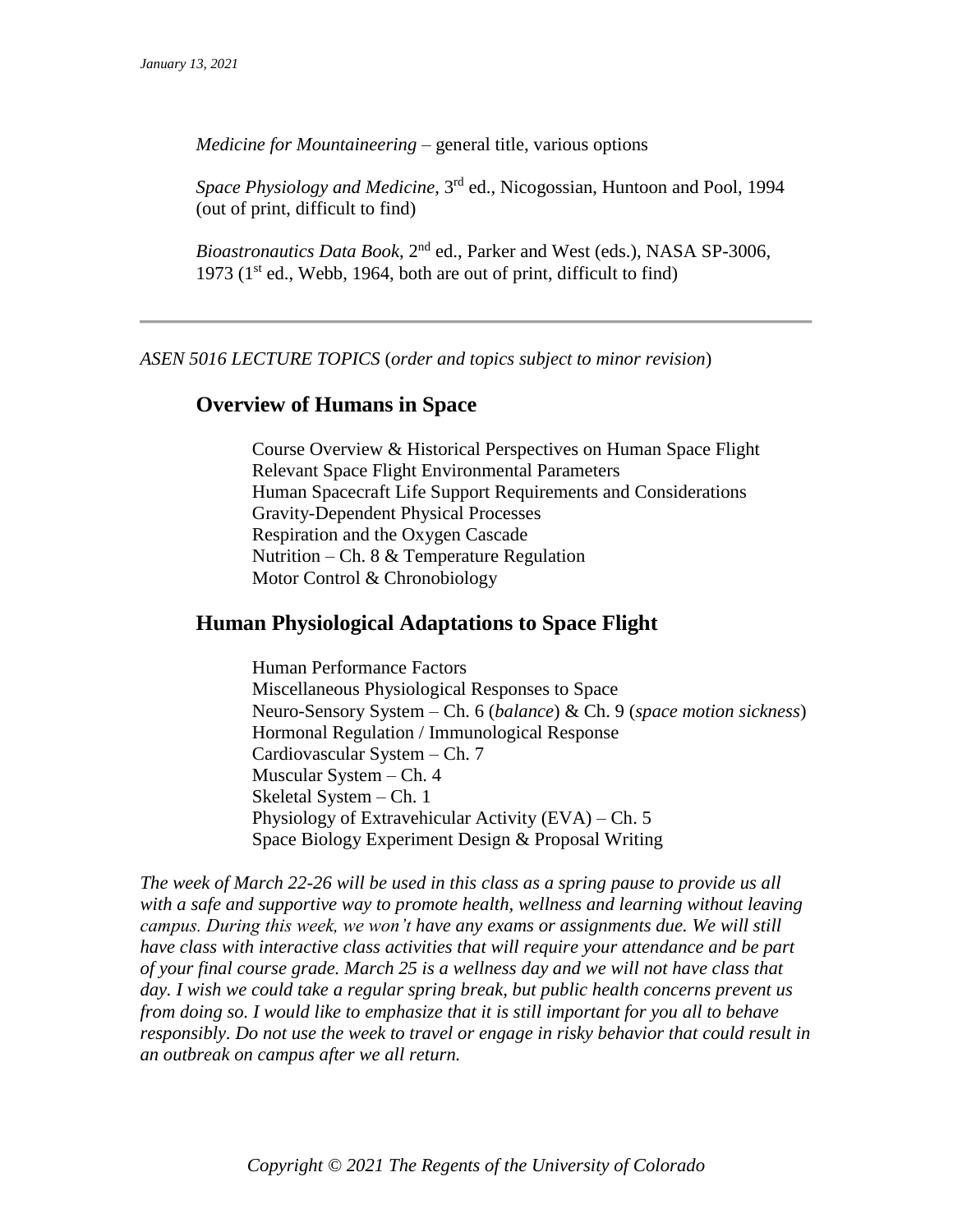# **Space Life Science Research**

Biomedical Countermeasures – Ch. 11 & 12 (partial) Radiation Effects – Ch. 3 0g & 1g Analogs (Earth-based and Space-based) Microbial Responses, Biotechnology & Related Crew Health Issues Plant and Animal Research in Space Operational Space Medicine – Ch. 12 (partial) Psycho-Sociological Aspects – Ch. 2 Astrobiology / Mock Review Panel prep Course wrap up

# **Mock Proposal Review Panel – Final Exam Period**

*Wednesday May 5, 2021 from 4:30 pm – 7:00 pm*

# **Aerospace Engineering Sciences & University Policies 2020/2021**

### **Classroom Behavior**

Both students and faculty are responsible for maintaining an appropriate learning environment in all instructional settings, whether in person, remote or online. Those who fail to adhere to such behavioral standards may be subject to discipline. Professional courtesy and sensitivity are especially important with respect to individuals and topics dealing with race, color, national origin, sex, pregnancy, age, disability, creed, religion, sexual orientation, gender identity, gender expression, veteran status, political affiliation or political philosophy. For more information, see the policies on [classroom behavior](http://www.colorado.edu/policies/student-classroom-and-course-related-behavior) and the [Student Code of Conduct.](https://www.colorado.edu/sccr/sites/default/files/attached-files/2020-2021_student_code_of_conduct_0.pdf)

### **Requirements for COVID-19**

As a matter of public health and safety due to the pandemic, all members of the CU Boulder community and all visitors to campus must follow university, department and building requirements, and public health orders in place to reduce the risk of spreading infectious disease. Required safety measures at CU Boulder relevant to the classroom setting include:

- maintain 6-foot distancing when possible,
- wear a face covering in public indoor spaces and outdoors while on campus consistent with state and county health orders,
- clean local work area,
- practice hand hygiene,
- follow public health orders, and
- if sick and you live off campus, do not come onto campus (unless instructed by a CU Healthcare professional), or if you live on-campus, please alert [CU Boulder Medical](https://www.colorado.edu/healthcenter/coronavirus-updates/symptoms-and-what-do-if-you-feel-sick)  [Services.](https://www.colorado.edu/healthcenter/coronavirus-updates/symptoms-and-what-do-if-you-feel-sick)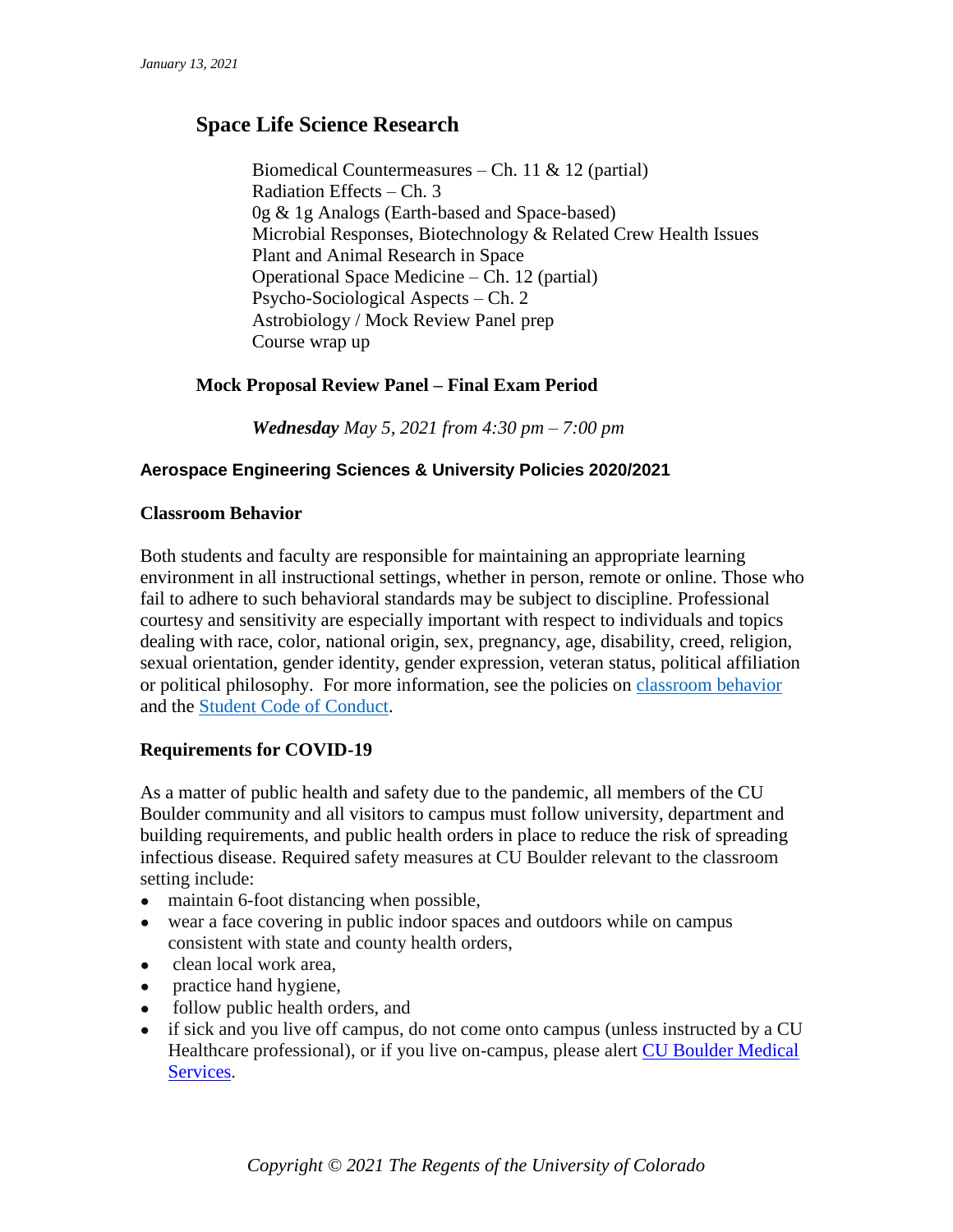Students who fail to adhere to these requirements will be asked to leave class, and students who do not leave class when asked or who refuse to comply with these requirements will be referred to [Student Conduct and Conflict Resolution.](https://www.colorado.edu/sccr/) For more information, see the policies on [COVID-19 Health and Safety](https://www.colorado.edu/policies/covid-19-health-and-safety-policy) and [classroom behavior](http://www.colorado.edu/policies/student-classroom-and-course-related-behavior) and the [Student Code of Conduct.](http://www.colorado.edu/osccr/) If you require accommodation because a disability prevents you from fulfilling these safety measures, please see the "Accommodation for Disabilities" statement on this syllabus.

All students who are new to campus must complete the [COVID-19 Student Health and](https://www.colorado.edu/protect-our-herd/how#anchor1)  [Expectations Course.](https://www.colorado.edu/protect-our-herd/how#anchor1) Before coming to campus each day, all students are required to complete the [Buff Pass.](https://pass.colorado.edu/login)

Students who have tested positive for COVID-19, have symptoms of COVID-19, or have had close contact with someone who has tested positive for or had symptoms of COVID-19 must stay home. In this class, if you are sick or quarantined, please notify myself and your TA (Carlos Pinedo) as soon as you are able to do so. You do not need to state the nature of your illness or quarantine or provide a "doctor's note".

# **Accommodation for Disabilities**

If you qualify for accommodations because of a disability, please submit your accommodation letter from Disability Services to your faculty member in a timely manner so that your needs can be addressed. Disability Services determines accommodations based on documented disabilities in the academic environment. Information on requesting accommodations is located on the **Disability** [Services website.](https://www.colorado.edu/disabilityservices/) Contact Disability Services at 303-492-8671 or [dsinfo@colorado.edu](mailto:dsinfo@colorado.edu) for further assistance. If you have a temporary medical condition, see [Temporary](http://www.colorado.edu/disabilityservices/students/temporary-medical-conditions)  [Medical Conditions](http://www.colorado.edu/disabilityservices/students/temporary-medical-conditions) on the Disability Services website.

### **Preferred Student Names and Pronouns**

CU Boulder recognizes that students' legal information doesn't always align with how they identify. Students may update their preferred names and pronouns via the student portal; those preferred names and pronouns are listed on instructors' class rosters. In the absence of such updates, the name that appears on the class roster is the student's legal name.

### **Honor Code**

All students enrolled in a University of Colorado Boulder course are responsible for knowing and adhering to the Honor Code. Violations of the policy may include: plagiarism, cheating, fabrication, lying, bribery, threat, unauthorized access to academic materials, clicker fraud, submitting the same or similar work in more than one course without permission from all course instructors involved, and aiding academic dishonesty. All incidents of academic misconduct will be reported to the Honor Code ([honor@colorado.edu](mailto:honor@colorado.edu)); 303-492-5550). Students found responsible for violating the academic integrity policy will be subject to nonacademic sanctions from the Honor Code